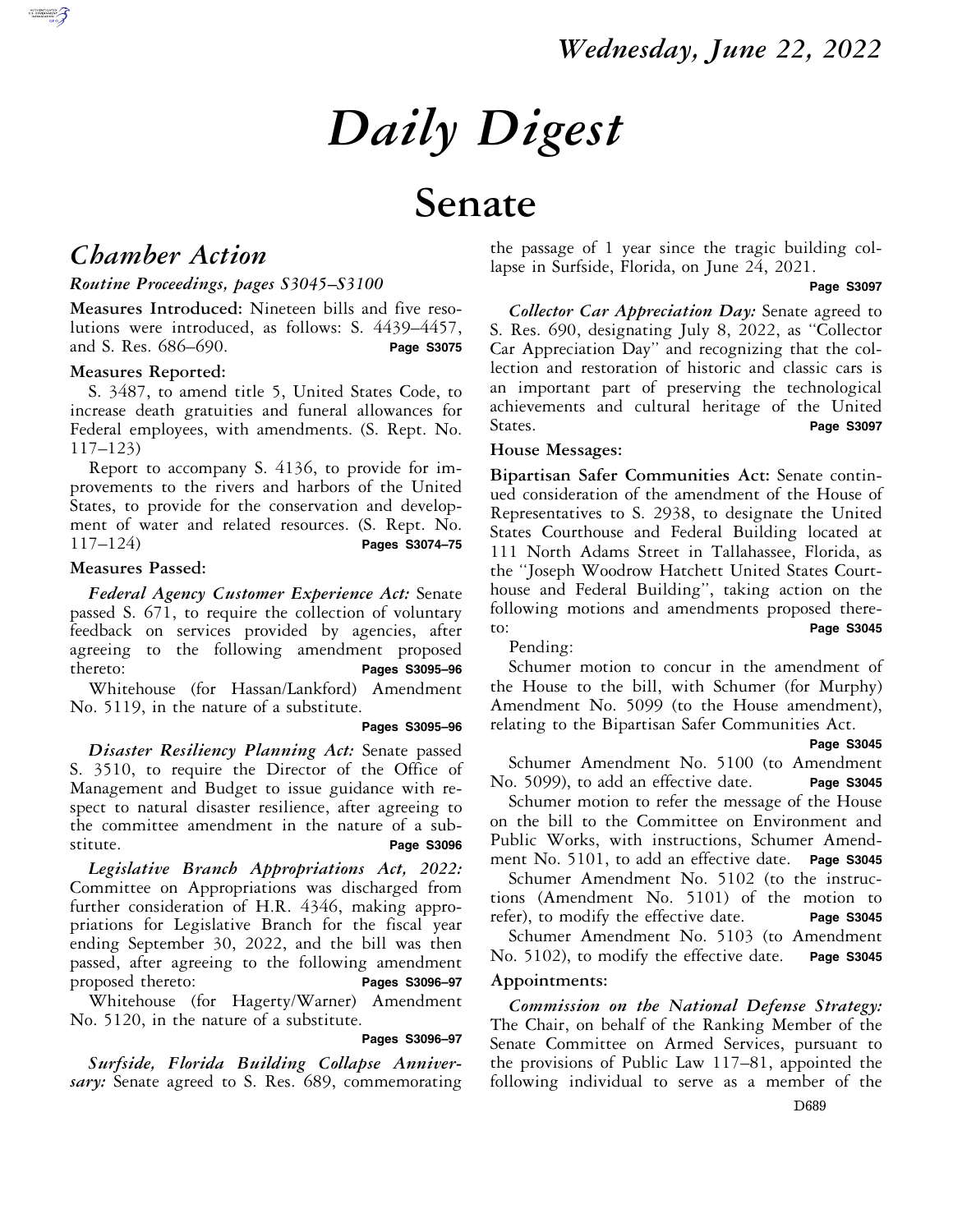Commission on the National Defense Strategy: Thomas G. Mahnken of California. **Page S3095** 

**Motion to Discharge Freeman Nomination:** Pursuant to S. Res. 27, Committee on the Judiciary being tied on the question of reporting, the Majority Leader made the motion to discharge the Committee on the Judiciary from further consideration of the nomination of Arianna J. Freeman, of Pennsylvania, to be United States Circuit Judge for the Third Circuit. **Pages S3045–52** 

By 50 yeas to 48 nays (Vote No. EX. 236), Senate agreed to the motion to discharge the nomination from the Committee on the Judiciary. Subsequently, the nomination was placed on the Executive Calendar pursuant to the provisions of S. Res. 27, relative to Senate procedure in the 117th Congress.

#### **Page S3052**

**Motion to Discharge Vera Nomination:** Pursuant to S. Res. 27, Committee on the Judiciary being tied on the question of reporting, the Majority Leader made the motion to discharge the Committee on the Judiciary from further consideration of the nomination of Hernan D. Vera, of California, to be United States District Judge for the Central District of California. **Pages S3053–65** 

By 50 yeas to 47 nays (Vote No. EX. 238), Senate agreed to the motion to discharge the nomination from the Committee on the Judiciary. Subsequently, the nomination was placed on the Executive Calendar pursuant to the provisions of S. Res. 27, relative to Senate procedure in the 117th Congress.

#### **Page S3065**

**Motion to Discharge Clarke Nomination—Agreement:** Pursuant to S. Res. 27, Committee on the Judiciary being tied on the question of reporting, the Majority Leader made the motion to discharge the Committee on the Judiciary from further consideration of the nomination of Jessica G. L. Clarke, of New York, to be United States District Judge for the Southern District of New York; under the provisions of S. Res. 27, there will be up to 4 hours of debate on the motion, equally divided between the two Leaders, or their designees; with no motions, points of order, or amendments in order.

#### **Pages S3065–66**

A unanimous-consent agreement was reached providing for further consideration of the motion to discharge the nomination at approximately 10 a.m., on Thursday, June 23, 2022; that at 11 a.m., Senate vote on the motion to discharge the nomination; and Senate then continue consideration of the House message to accompany S. 2938, to designate the United States Courthouse and Federal Building located at 111 North Adams Street in Tallahassee, Florida, as the ''Joseph Woodrow Hatchett United States Courthouse and Federal Building'', and vote on the motion to invoke cloture on Schumer motion to concur in the amendment of the House to the bill, with Schumer (for Murphy) Amendment No. 5099 (to the House amendment), relating to the Bipartisan Safer Communities Act. **Page S3097** 

**Nominations Confirmed:** Senate confirmed the following nominations:

By 50 yeas to 48 nays (Vote No. EX. 237), Mary T. Boyle, of Maryland, to be a Commissioner of the Consumer Product Safety Commission for a term of seven years from October 27, 2018. **Pages S3052–53** 

Vinay Vijay Singh, of Pennsylvania, to be Chief Financial Officer, Department of Housing and Urban Development. **Page S3066** 

**Nominations Received:** Senate received the following nominations:

Arati Prabhakar, of California, to be Director of the Office of Science and Technology Policy.

Robert E. Primus, of New Jersey, to be a Member of the Surface Transportation Board for a term expiring December 31, 2027.

Randy W. Berry, of Colorado, to be Ambassador to the Republic of Namibia.

Robert William Forden, of California, to be Ambassador to the Kingdom of Cambodia.

Rolfe Michael Schiffer, of New York, to be an Assistant Administrator of the United States Agency for International Development.

Lucy Tamlyn, of Rhode Island, to be Ambassador to the Democratic Republic of the Congo.

Pamela M. Tremont, of Virginia, to be Ambassador to the Republic of Zimbabwe.

Moshe Z. Marvit, of Pennsylvania, to be a Member of the Federal Mine Safety and Health Review Commission for a term expiring August 30, 2028.

Anjali Chaturvedi, of Maryland, to be General Counsel, Department of Veterans Affairs.

Thomas E. Harvey, of Florida, to be a Member of the Asset and Infrastructure Review Commission.

1 Air Force nomination in the rank of general.

1 Army nomination in the rank of general.

1 Navy nomination in the rank of admiral.

1 Space Force nomination in the rank of general.

Routine lists in the Army, Navy, and Space Force.  **Pages S3098–S3100** 

**Nominations Discharged:** The following nominations were discharged from further committee consideration and placed on the Executive Calendar:

Arianna J. Freeman, of Pennsylvania, to be United States Circuit Judge for the Third Circuit, which was sent to the Senate on January 19, 2022, from the Senate Committee on the Judiciary.

Hernan D. Vera, of California, to be United States District Judge for the Central District of California,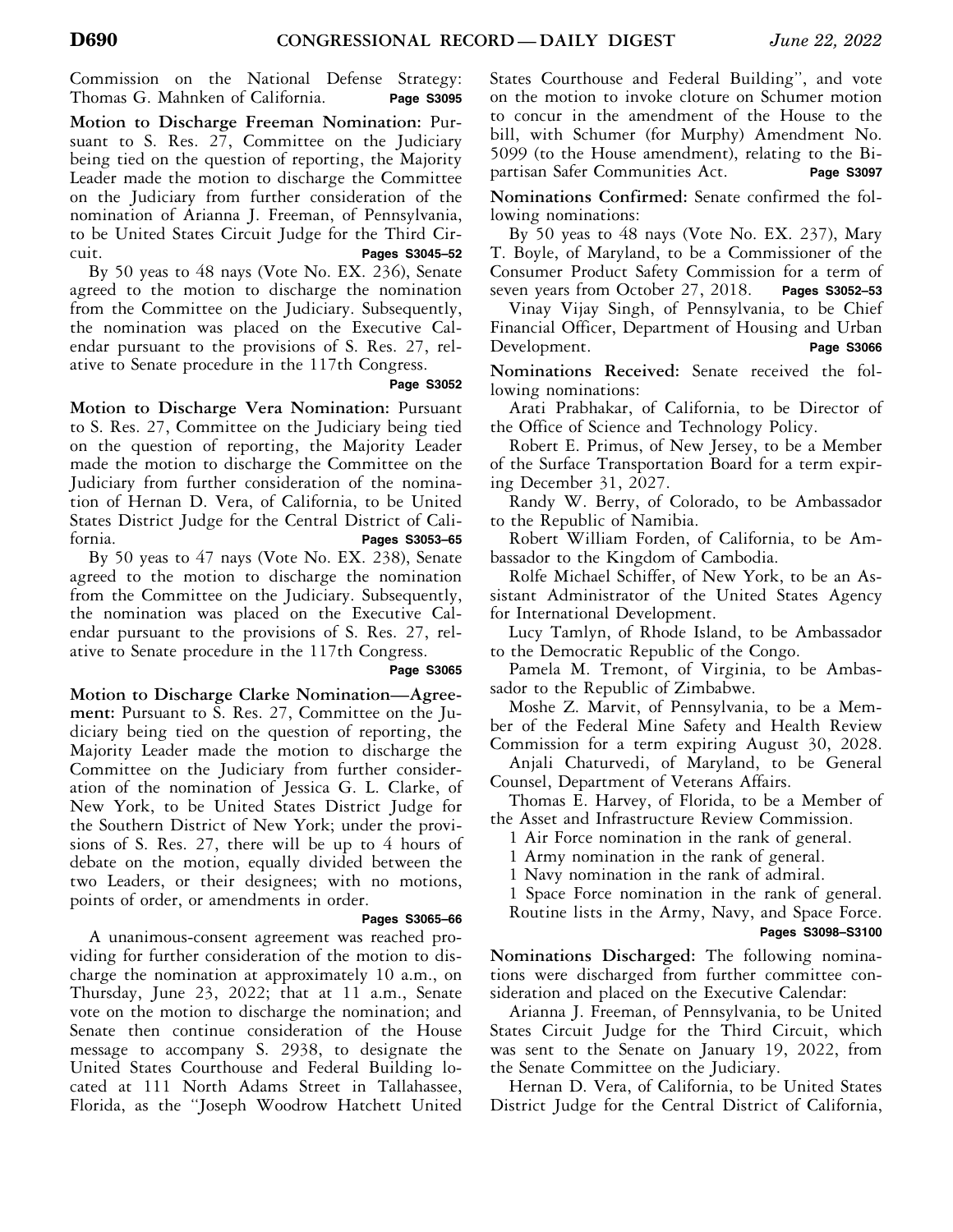which was sent to the Senate on January 3, 2022, from the Senate Committee on the Judiciary.

|                                                    | Page S3100     |
|----------------------------------------------------|----------------|
| Messages from the House:                           | Page S3069     |
| Measures Referred:                                 | Page S3069     |
| <b>Executive Communications:</b>                   | Page S3069     |
| <b>Petitions and Memorials:</b>                    | Pages S3069-74 |
| <b>Executive Reports of Committees:</b>            | Page S3075     |
| <b>Additional Cosponsors:</b>                      | Pages S3075-77 |
| <b>Statements on Introduced Bills/Resolutions:</b> |                |
|                                                    | Pages S3077-81 |
| <b>Additional Statements:</b>                      | Pages S3068-69 |
| Amendments Submitted:                              | Pages S3081-94 |
| Authorities for Committees to Meet:                |                |

 **Pages S3094–95** 

**Record Votes:** Three record votes were taken today. (Total—238) **Pages S3052–53, S3065** 

**Adjournment:** Senate convened at 11 a.m. and adjourned at 8:15 p.m., until 10 a.m. on Thursday, June 23, 2022. (For Senate's program, see the remarks of the Acting Majority Leader in today's Record on page S3097.)

# *Committee Meetings*

*(Committees not listed did not meet)* 

#### **BUSINESS MEETING**

*Committee on Agriculture, Nutrition, and Forestry:* Committee ordered favorably reported the following business items:

S. 3870, to establish the Office of the Special Investigator for Competition Matters within the Department of Agriculture, with an amendment; and

S. 4030, to amend the Agricultural Marketing Act of 1946 to establish a cattle contract library, with an amendment.

#### **APPROPRIATIONS: U.S. TRADE REPRESENTATIVE**

*Committee on Appropriations:* Subcommittee on Commerce, Justice, Science, and Related Agencies concluded a hearing to examine proposed budget estimates and justification for fiscal year 2023 for the Office of the United State Trade Representative, after receiving testimony from Katherine Tai, Ambassador, United States Trade Representative.

#### **APPROPRIATIONS: LOC AND GAO**

*Committee on Appropriations:* Subcommittee on Legislative Branch concluded a hearing to examine proposed budget estimates and justification for fiscal year 2023 for the Library of Congress, and the Government Accountability Office, after receiving testimony from Carla Hayden, Librarian of Congress, Library of Congress; and Gene L. Dodaro, Comptroller General of the United States, Government Accountability Office.

#### **SEMIANNUAL MONETARY POLICY REPORT TO CONGRESS**

*Committee on Banking, Housing, and Urban Affairs:*  Committee concluded a hearing to examine the Semiannual Monetary Policy Report to Congress, including S. 3208, to establish the Office of Supply Chain Resiliency within the Department of Commerce to provide expansion support to companies and supply chains in the United States that are vulnerable to shortages and price increases, S. 420, to amend the National Labor Relations Act, the Labor Management Relations Act, 1947, and the Labor-Management Reporting and Disclosure Act of 1959, S. 4217, to ensure transparent and competitive transportation fuel markets in order to protect consumers from unwarranted price increases, and S. 2920, to provide downpayment assistance to first-generation homebuyers to address multigenerational inequities in access to homeownership and to narrow and ultimately close the racial homeownership gap in the United States, after receiving testimony from Jerome H. Powell, Chair, Board of Governors of the Federal Reserve System.

#### **BUSINESS MEETING**

*Committee on Commerce, Science, and Transportation:*  Committee ordered favorably reported the following business items:

S. 2333, to amend chapter 2205 of title 36, United States Code, to ensure equal treatment of athletes, with an amendment in the nature of a substitute;

S. 2510, to reduce the health risks of heat by establishing the National Integrated Heat Health Information System Program within the National Oceanic and Atmospheric Administration and the National Integrated Heat Health Information System Interagency Committee to improve extreme heat preparedness, planning, and response, requiring a study, and establishing financial assistance programs to address heat effects, with an amendment in the nature of a substitute;

S. 4293, to prevent unfair and deceptive acts or practices and the dissemination of false information related to pharmacy benefit management services for prescription drugs, with an amendment in the nature of a substitute;

S. 4321, to amend the Save Our Seas 2.0 Act to improve the administration of the Marine Debris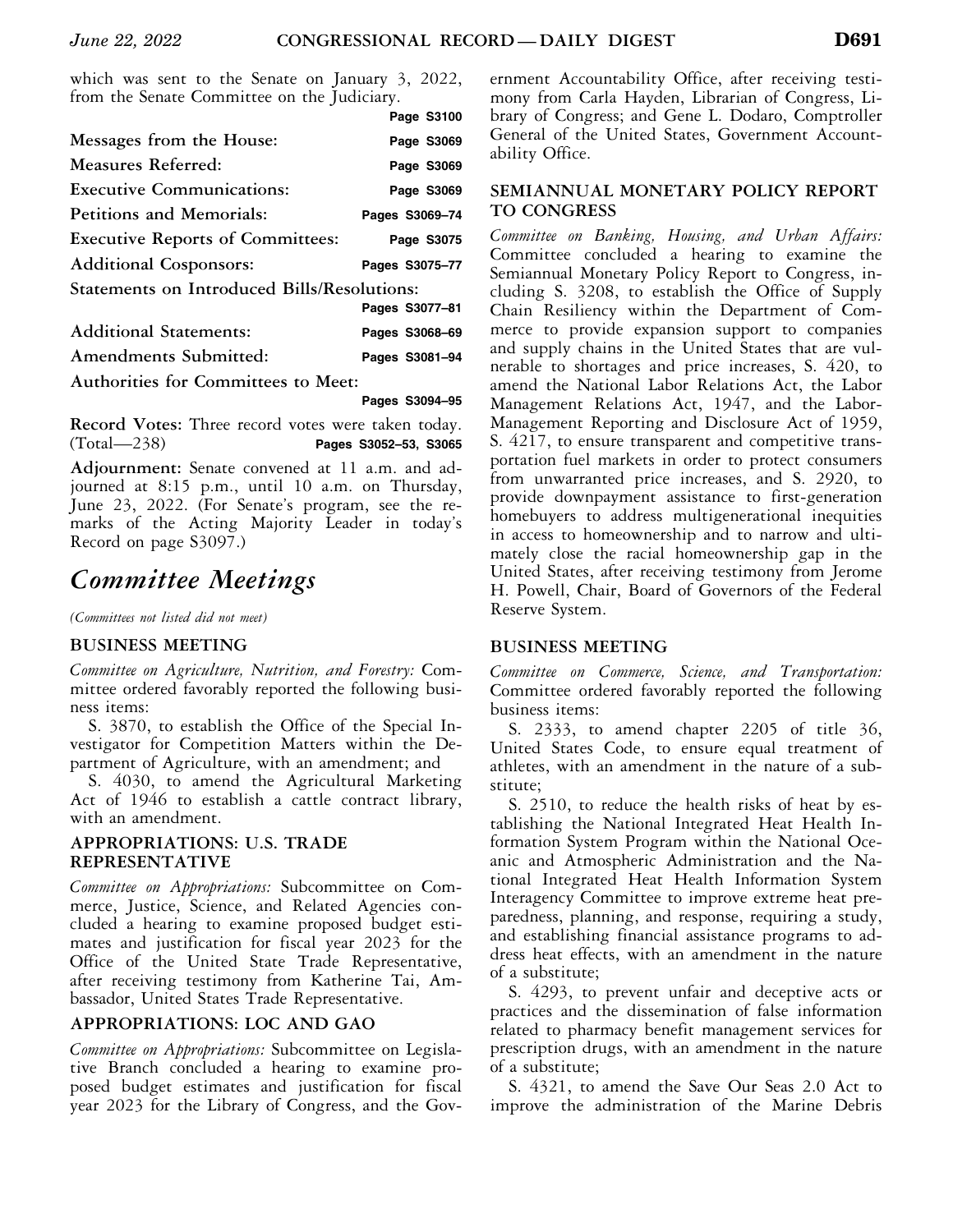Foundation, to amend the Marine Debris Act to improve the administration of the Marine Debris Program of the National Oceanic and Atmospheric Administration, with an amendment;

S. 4357, to reauthorize the Maritime Administration, with an amendment in the nature of a substitute; and

The nominations of Robin Meredith Cohn Hutcheson, of Utah, to be Administrator of the Federal Motor Carrier Safety Administration, Sean Burton, of California, to be a Member of the Board of Directors of the Metropolitan Washington Airports Authority, Michael Cottman Morgan, of Wisconsin, to be an Assistant Secretary of Commerce, and routine lists in the Coast Guard.

# **TOXIC SUBSTANCES CONTROL ACT**

*Committee on Environment and Public Works:* Committee concluded a hearing to examine Toxic Substances Control Act amendments implementation, after receiving testimony from Michal Ilana Freedhoff, Assistant Administrator, Office of Chemical Safety and Pollution Prevention, Environmental Protection Agency.

# **BUSINESS MEETING**

*Committee on Finance:* Committee ordered favorably reported an original bill entitled, ''Enhancing American Retirement Now Act''.

# **NATO ENLARGEMENT**

*Committee on Foreign Relations:* Committee concluded a hearing to examine NATO enlargement, focusing on the proposed accession of Sweden and Finland, after receiving testimony from Karen E. Donfried, Assistant Secretary of State for European and Eurasisan Affairs; and Celeste Wallander, Assistant Secretary of Defense for International Security Affairs.

## **FEMA PRIORITIES AND PREPAREDNESS**

*Committee on Homeland Security and Governmental Affairs:* Committee concluded a hearing to examine FEMA's strategic priorities and disaster preparedness, after receiving testimony from Deanne Criswell, Administrator, Federal Emergency Management Agency, Department of Homeland Security.

# **SUPPORTING STUDENTS AND SCHOOLS**

*Committee on Health, Education, Labor, and Pensions:*  Committee concluded a hearing to examine supporting students and schools, focusing on promising practices to get back on track, after receiving testimony from Charlene Russell-Tucker, Connecticut State Board of Education, Hartford; Dan Goldhaber, National Center for Analysis of Longitudinal Data in Education Research at the American Institutes for

Research, and University of Washington Center for Education Data and Research, Seattle; Kurt Russell, Oberlin High School, Oberlin, Ohio; and Erin Wall, Cary, North Carolina.

## **TRUTH AND HEALING COMMISSION ON INDIAN BOARDING SCHOOL POLICIES**

*Committee on Indian Affairs:* Committee concluded an oversight hearing to examine Volume 1 of the Department of the Interior's Federal Indian Boarding School Initiative investigative report, including S. 2907, to establish the Truth and Healing Commission on Indian Boarding School Policies in the United States, after receiving testimony from Deb Haaland, Secretary, and Bryan Newland, Assistant Secretary, Indian Affairs, both of the Department of the Interior; Kirk E. Francis, Penobscot Nation, Indian Island, Maine; Sandra White Hawk, National Native American Boarding School Healing Coalition, Minneapolis, Minnesota; La quen naay Medicine Crow, First Alaskans Institute, Anchorage; and Norma Ryuko Kaweloku Wong Roshi, Honolulu, Hawaii.

# **NOMINATIONS**

*Committee on the Judiciary:* Committee concluded a hearing to examine the nominations of Rachel Bloomekatz, of Ohio, to be United States Circuit Judge for the Sixth Circuit, who was introduced by Senator Brown, Florence Y. Pan, to be United States Circuit Judge for the District of Columbia Circuit, who was introduced by Senator Hirono, Elizabeth Wilson Hanes, to be United States District Judge for the Eastern District of Virginia, who was introduced by Senators Warner and Kaine, Ana C. Reyes, to be United States District Judge for the District of Columbia, and Carlos Felipe Uriarte, of California, to be an Assistant Attorney General, Department of Justice, who was introduced by Senator Padilla, after the nominees testified and answered questions in their own behalf.

# **PATENT TRIAL AND APPEAL BOARD**

*Committee on the Judiciary:* Subcommittee on Intellectual Property concluded a hearing to examine the Patent Trial and Appeal Board, focusing on proposals to address predictability, certainty, and fairness, after receiving testimony from David A. Cain, GlobalFoundries, Inc., Burlington, Vermont; Timothy K. Wilson, SAS Institute Inc., Cary, North Carolina; Robert Giles, Qualcomm Incorporated, San Diego, California, on behalf of the Innovation Alliance; and Jonas Anderson, American University Washington College of Law, Washington, D.C.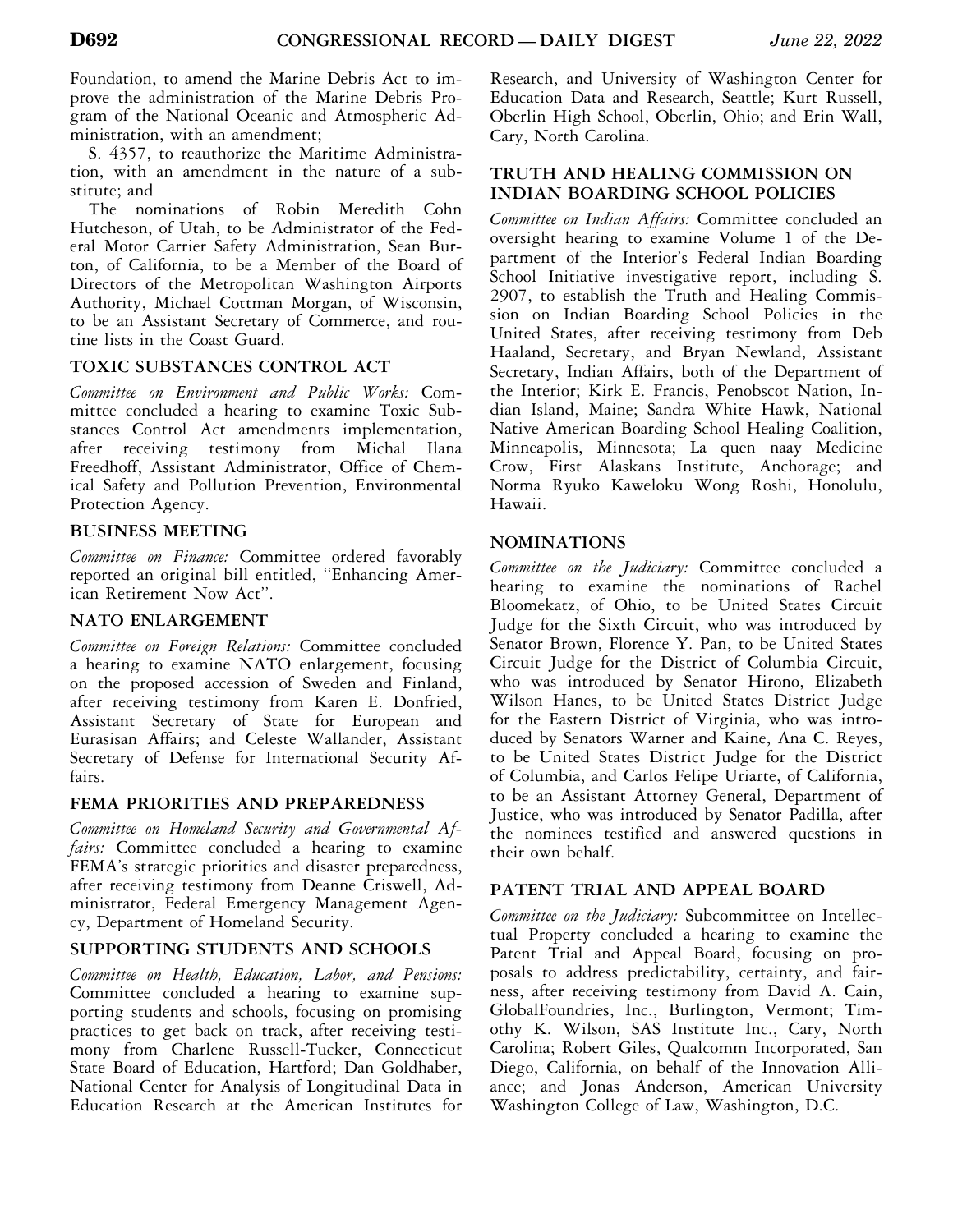## **BUSINESS MEETING**

*Select Committee on Intelligence:* Committee ordered favorably reported an original bill entitled ''Intelligence Authorization Act for Fiscal Year 2023''.

# wise of Representative **House of Representatives**

# *Chamber Action*

**Public Bills and Resolutions Introduced:** 28 public bills, H.R. 8167–8194; and 3 resolutions, H. Res. 1197–1199 were introduced. **Pages H5821–23** 

#### **Additional Cosponsors: Page H5824**

**Report Filed:** A report was filed today as follows: H.R. 6411, to amend title 38, United States Code, to make certain improvements in the mental health care provided by the Department of Veterans Affairs, and for other purposes (H. Rept. 117–382).

 **Page H5821** 

**Speaker:** Read a letter from the Speaker wherein she appointed Representative Sewell to act as Speaker pro tempore for today. **Page H5737** 

**Recess:** The House recessed at 10:57 a.m. and reconvened at 12 noon. **Page H5743** 

**Recess:** The House recessed at 12:53 p.m. and reconvened at 1:01 p.m. **Page H5750** 

*Restoring Hope for Mental Health and Well-Being Act of 2022:* The House passed H.R. 7666, to amend the Public Health Service Act to reauthorize certain programs relating to mental health and substance use disorders, by a yea-and-nay vote of 402 yeas to 20 nays, Roll No. 286.

 **Pages H5752–95, H5803–08**  Pursuant to the Rule, an amendment in the nature of a substitute consisting of the text of Rules Committee Print 117–51. modified by the amendment printed in part D of H. Rept. 117–381, shall be considered as adopted, in lieu of the amendment in the nature of a substitute recommended by the Committee on Energy and Commerce now printed<br>in the bill. Pages H5752-73 in the bill. **Pages H5752–73** 

Agreed to:

Pallone en bloc amendment No. 1 consisting of the following amendments printed in part E of H. Rept. 117–381: Bera (No. 1) that adds the House passed Helping Emergency Responders Overcome (HERO) Act, which establishes a series of programs relating to the behavioral health of law enforcement officers, first responders, 9–1–1 operators, and other public safety officers and health care providers;

Feenstra (No. 5) that requires the Behavioral Health Crisis Coordinating Office to include the Veterans Crisis Line as an entity to provide rapid post-crisis follow-up care; Joyce (No. 9) that requires the Department of Defense to carry out a two-year pilot program aimed at preventing suicides amongst active duty members of the Armed Forces by predownloading resources onto smart devices issued to members of the Armed Forces and to provide training on the use of these resources; Katko (No. 10) that adds the House-passed Suicide Prevention Lifeline Improvement Act; Moore (No. 13) that adds appropriate state, local, and tribal public officials administering programs that serve low-income pregnant and postpartum individuals to the list of entities that the Secretary should consult with in operating and maintaining the maternal mental health hotline; Napolitano (No. 14) that revises Project AWARE, which is administered by the Substance Abuse and Mental Health Services Administration, to provide comprehensive school-based mental health services, including screening, treatment, and outreach programs; Pressley (No. 15) that requires HHS to administer a report to study rates of suicidal behaviors among children and adolescents with chronic illnesses, including substance use disorders, autoimmune disorders and heritable blood disorders and to submit a report to Congress on findings; and Reschenthaler (No. 16) that requires a study to determine the true costs of untreated serious mental illness on families, health care systems, public housing, and law enforcement in America (by a yea-andnay vote of 387 yeas to 32 nays, Roll No. 281);

#### **Pages H5783–88, H5803–04**

Pallone en bloc amendment No. 2 consisting of the following amendments printed in part E of H. Rept. 117–381: Rodney Davis (IL) (No. 2) that adds the text of HR 2355, the Opioid Prescription Verification Act of 2021; Dean (No. 3) that increases the time limit for health care providers to use and hold long-acting injectable (LAI) buprenorphine, if received through a specialty pharmacy, from 14 to 60 days; Gottheimer (No. 7) that includes veterans as an eligible group for mental health and substance abuse care; Kim (NJ) (No. 11) that adds the text of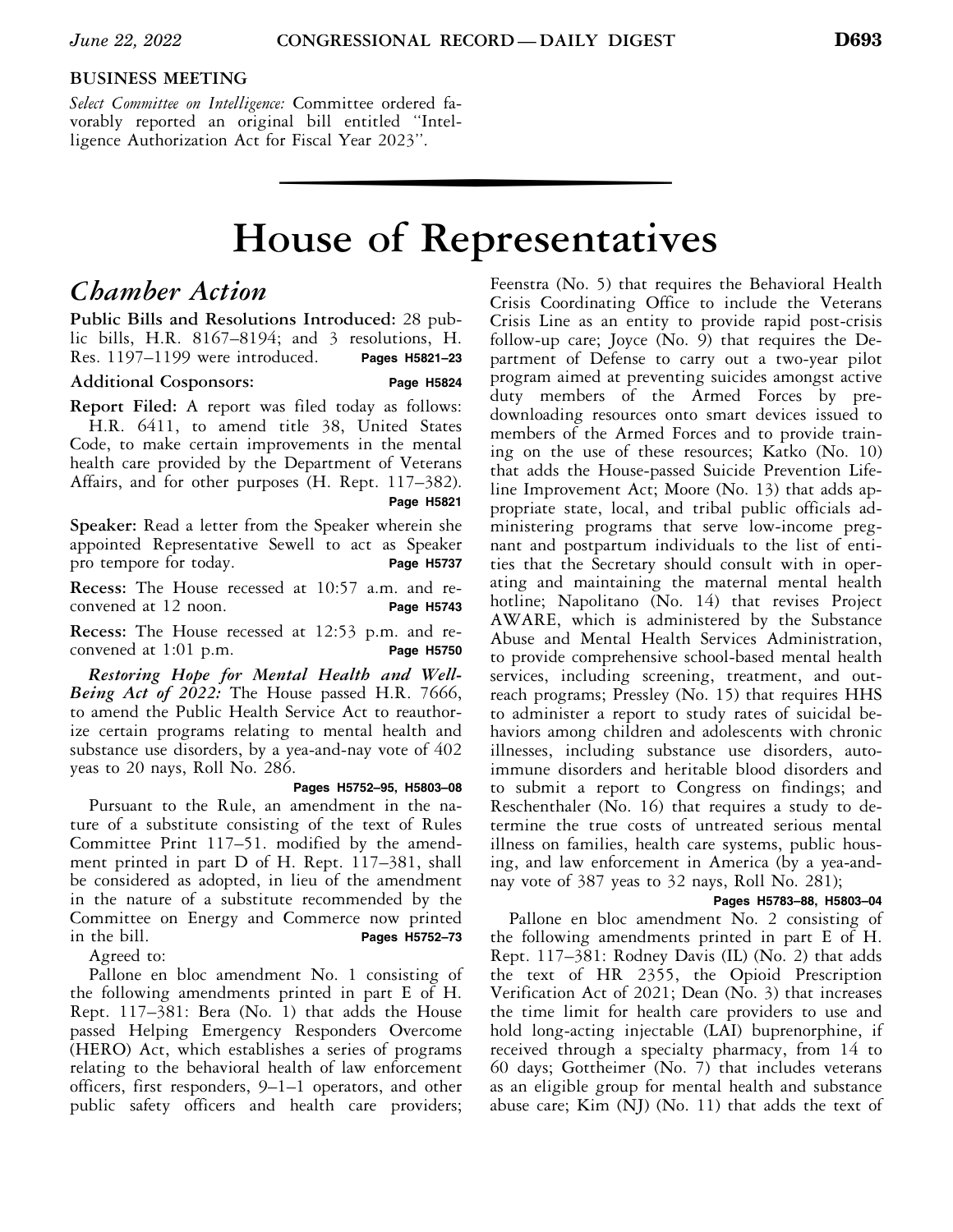the Synthetic Opioid Danger Awareness Act; McKinley (No. 12) that amends the Controlled Substances Act to clarify the process for registrants to exercise due diligence upon discovering a suspicious order; and Trone (No. 17) that authorizes State Opioid Response (SOR) Grants and Tribal Opioid Response (TOR) Grants for 5 years at \$1.75 billion per year, with a 5% set-aside for TOR (by a yeaand-nay vote of 366 yeas to 51 nays, Roll No. 282);

 **Pages H5788–91, H5804–05** 

Demings amendment (No. 4 printed in part E of H. Rept. 117–381) that requires a report on the available mental health and stress related resources or programs that are available to law enforcement officer (by a yea-and-nay vote of  $411$  yeas to  $10$  nays,<br>Roll No. 283); and **Pages H5791-92**, H5805 Roll No. 283); and **Pages H5791–92, H5805** 

Rodgers amendment (No. 6 printed in part E of H. Rept. 117–381) that requires the Department of Health and Human Services (HHS) to develop best practices for establishing behavioral intervention teams in educational settings (by a yea-and-nay vote of 320 yeas to 103 nays, Roll No. 284).

Rejected:

# **Pages H5792–93, H5805–06**

Griffith amendment (No. 8 printed in part E of H. Rept. 117–381) that sought to set January 1, 2024 as date of applicability for Sec. 262 to allow states time to review and update state law, if desired (by a yea-and-nay vote of 180 yeas to 239 nays. Roll No. 285). **Pages H5793–95, H5806–07** 

Res. 1191, the rule providing for consideration of the bills (H.R. 7666), (H.R. 5585), and (H.R. 4176) was agreed to by a yea-and-nay vote of 214 yeas to 202 nays, Roll No. 280, after the previous question was ordered by a yea-and-nay vote of 215 yeas to 200 nays, Roll No. 279. **Pages H5745–50, H5751–52** 

Advanced Research Projects Agency-Health Act: The House passed H.R. 5585, to establish the Advanced Research Projects Agency-Health, by a yeaand-nay vote of 336 yeas to 85 nays, Roll No. 288.

 **Pages H5795–H5803, H5808–09** 

Pursuant to the Rule, the amendment in the nature of a substitute recommended by the Committee on Energy and Commerce now printed in the bill shall be considered as adopted. **Pages H5795–98, H5808**  Agreed to:

Eshoo amendment (No. 1 printed in part C of H. Rept. 117–381) that clarifies organizational structure of offices within ARPA–H, limits the amount of administrative funding that may be used to operate ARPA–H to 15%, removes the requirement of Senate confirmation of Director, and clarifies ARPA–H's leasing authority (by a yea-and-nay vote of 381 yeas to 40 nays, Roll No. 287). **Pages H5802–03** 

Res. 1191, the rule providing for consideration of the bills (H.R. 7666), (H.R. 5585), and (H.R. 4176)

was agreed to by a yea-and-nay vote of 214 yeas to 202 nays, Roll No. 280, after the previous question was ordered by a yea-and-nay vote of 215 yeas to 200 nays, Roll No. 279. **Pages H5745–50, H5751–52** 

**Suspension-Proceedings Resumed:** The House failed to agree to suspend the rules and pass the following measure. Consideration began Tuesday, June 21st.

Active Shooter Alert Act of 2022: H.R. 6538, amended, to create an Active Shooter Alert Communications Network, by a 2⁄3 yea-and-nay vote of 259 yeas to 162 nays, Roll No. 289. **Pages H5809–10** 

**Clerk to Correct:** Agreed by unanimous consent that in the engrossment of H.R. 7666, the Clerk be authorized to correct section numbers, punctuation, spelling, and cross-references and to make such other technical and conforming changes as may be necessary to reflect the actions of the House. **Page H5810** 

**Committee Resignation:** Read a letter from Representative Kelly wherein he resigned from the Committee on the Budget. **Page H5810** 

**Committee Elections:** The House agreed to H. Res. 1197, electing Members to certain standing committees of the House of Representatives. **Page H5810** 

**Discharge Petition:** Representative Good presented to the Clerk a motion to discharge the Committee on Rules from the consideration of the resolution (H. Res. 1167) entitled, a resolution providing for the consideration of the bill (H.R. 1011) to implement equal protection under the 14th article of amendment to the Constitution for the right to life of each born and preborn human person, which was referred to said committee June 9th, 2022 (Discharge Petition No. 16).

**Senate Message:** Message received from the Senate today appears on page H5281.

**Quorum Calls—Votes:** Eleven yea-and-nay votes developed during the proceedings of today and appear on pages H5751, H5752, H5803–04, H5804, H5805, H5805–06, H5806–07, H5807, H5808, H5808–09, and H5809–10.

**Adjournment:** The House met at 10 a.m. and adjourned at 8:39 p.m.

# *Committee Meetings*

# **A 2022 REVIEW OF THE FARM BILL: DAIRY PROVISIONS**

*Committee on Agriculture:* Full Committee held a hearing entitled ''A 2022 Review of the Farm Bill: Dairy Provisions''. Testimony was heard from Scott Marlow, Deputy Administrator for Farm Programs, Farm Service Agency, Department of Agriculture;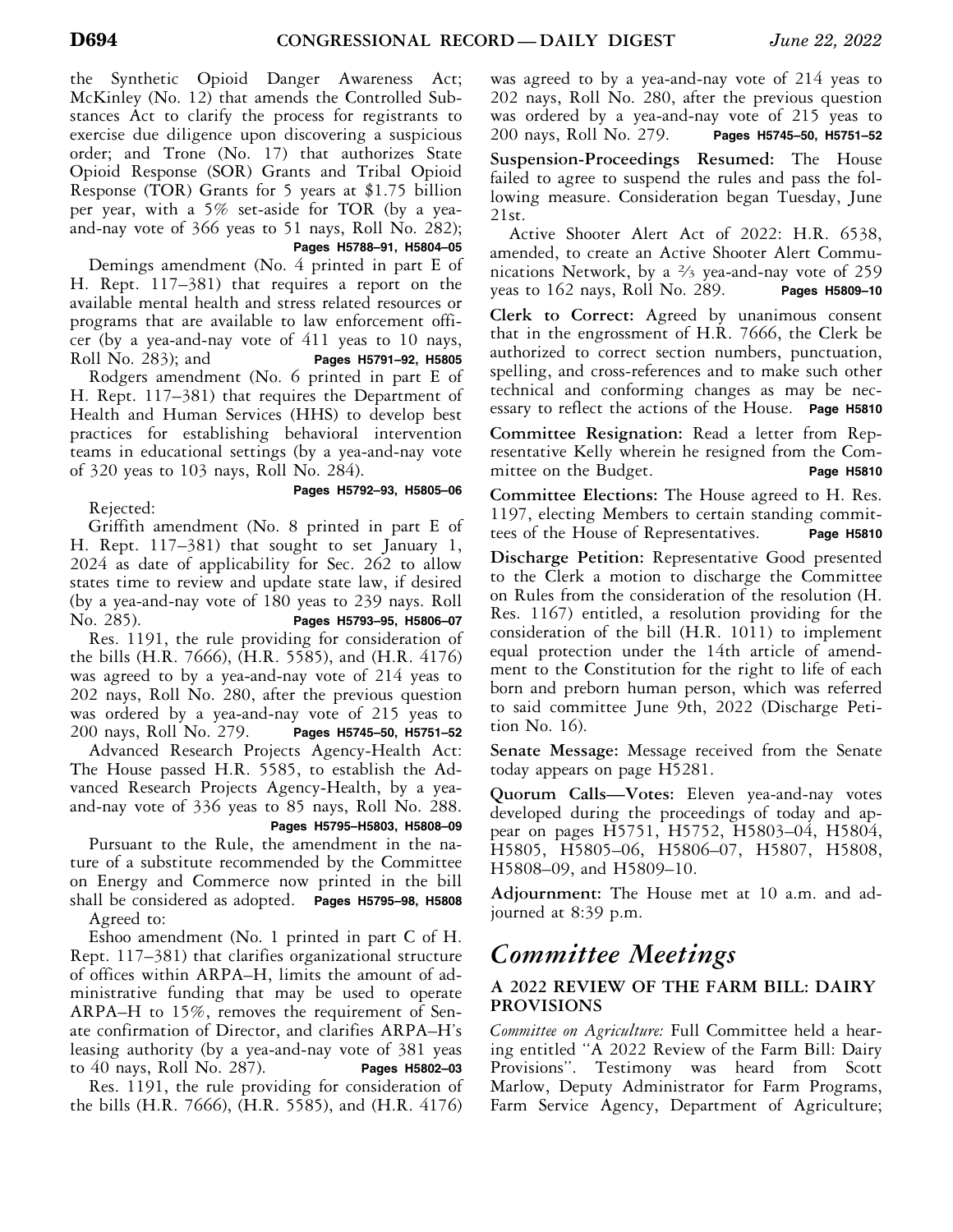Dana Coale, Deputy Administrator, Agriculture Marketing Service Dairy Program, Department of Agriculture; and public witnesses.

# **MISCELLANEOUS MEASURES**

*Committee on Appropriations:* Full Committee held a markup on the Report on the Suballocation of Budget Allocations for FY 2023; the FY 2023 Defense Appropriations Bill; and the FY 2023 Legislative Branch Appropriations Bill. The Report on the Suballocation of Budget Allocations for FY 2023 passed. The FY 2023 Defense Appropriations Bill and the FY 2023 Legislative Branch Appropriations Bill were ordered reported, as amended.

## **MISCELLANEOUS MEASURE**

*Committee on Appropriations:* Subcommittee on State, Foreign Operations, and Related Programs held a markup on the FY 2023 State, Foreign Operations, and Related Programs Appropriations Bill. The FY 2023 State, Foreign Operations, and Related Programs Appropriations Bill was forwarded to the full Committee, without amendment.

# **MISCELLANEOUS MEASURE**

*Committee on Appropriations:* Subcommittee on Commerce, Justice, Science, and Related Agencies held a markup on the FY 2023 Commerce, Justice, Science, and Related Agencies Appropriations Bill. The FY 2023 Commerce, Justice, Science, and Related Agencies Appropriations Bill was forwarded to the full Committee, without amendment.

# **MISCELLANEOUS MEASURE**

*Committee on Armed Services:* Full Committee began a markup on H.R. 7900, the ''National Defense Authorization Act for Fiscal Year 2023''.

## **LEGISLATIVE HEARING TO STRENGTHEN ENERGY INFRASTRUCTURE, EFFICIENCY, AND FINANCING**

*Committee on Energy and Commerce:* Subcommittee on Energy held a hearing entitled ''Legislative Hearing to Strengthen Energy Infrastructure, Efficiency, and Financing''. Testimony was heard from public witnesses.

# **MISCELLANEOUS MEASURES**

*Committee on Financial Services:* Full Committee began a markup on H.R. 7195, to provide for certain whistleblower incentives and protections; H.R. 6528, the ''Housing Temperature Safety Act of 2022''; H.R. 7981, the ''Public and Federally Assisted Housing Fire Safety Act of 2022''; H.R. 3111, the ''Grandfamily Housing Act of 2021''; H.R. 68, the ''Housing Fairness Act of 2020''; H.R. 4495, the ''Downpayment Toward Equity Act of 2021''; H.R.

6814, the ''Small Business Fair Debt Collection Protection Act''; H.R. 4277, the ''Overdraft Protection Act''; H.R. 5912, the ''Close the ILC Loophole Act''; H.R. 7977, the ''Promoting Opportunities for Non-Traditional Capital Formation Act''; and H.R. 4586, the ''Risk-Based Credit Examination Act''.

#### **ADDRESSING ROOT CAUSES OF MIGRATION FROM CENTRAL AMERICA THROUGH PRIVATE INVESTMENT: PROGRESS IN VP HARRIS' CALL TO ACTION**

*Committee on Foreign Affairs:* Subcommittee on the Western Hemisphere, Civilian Security, Migration and International Economic Policy; and Subcommittee on International Development, International Organizations and Global Corporate Social Impact held a joint hearing entitled ''Addressing Root Causes of Migration from Central America through Private Investment: Progress in VP Harris' Call to Action''. Testimony was heard from public witnesses.

#### **THE BIDEN ADMINISTRATION'S POLICY OBJECTIVES IN THE MIDDLE EAST AND NORTH AFRICA**

*Committee on Foreign Affairs:* Subcommittee on the Middle East, North Africa, and Global Counterterrorism held a hearing entitled ''The Biden Administration's Policy Objectives in the Middle East and North Africa''. Testimony was heard from Barbara Leaf, Assistant Secretary, Bureau of Near Eastern Affairs, Department of State; and Andrew Plitt, Acting Assistant Administrator, Bureau for the Middle East, U.S. Agency for International Development.

#### **SECURING THE FUTURE: HARNESSING THE POTENTIAL OF EMERGING TECHNOLOGIES WHILE MITIGATING SECURITY RISKS**

*Committee on Homeland Security:* Subcommittee on Cybersecurity, Infrastructure Protection, and Innovation held a hearing entitled ''Securing the Future: Harnessing the Potential of Emerging Technologies while Mitigating Security Risks''. Testimony was heard from public witnesses.

## **A GROWING THREAT: HOW DISINFORMATION DAMAGES AMERICAN DEMOCRACY**

*Committee on House Administration:* Subcommittee on Elections held a hearing entitled ''A Growing Threat: How Disinformation Damages American Democracy''. Testimony was heard from Lisa Deeley, Chairwoman, Philadelphia City Commissioners, Pennsylvania; and public witnesses.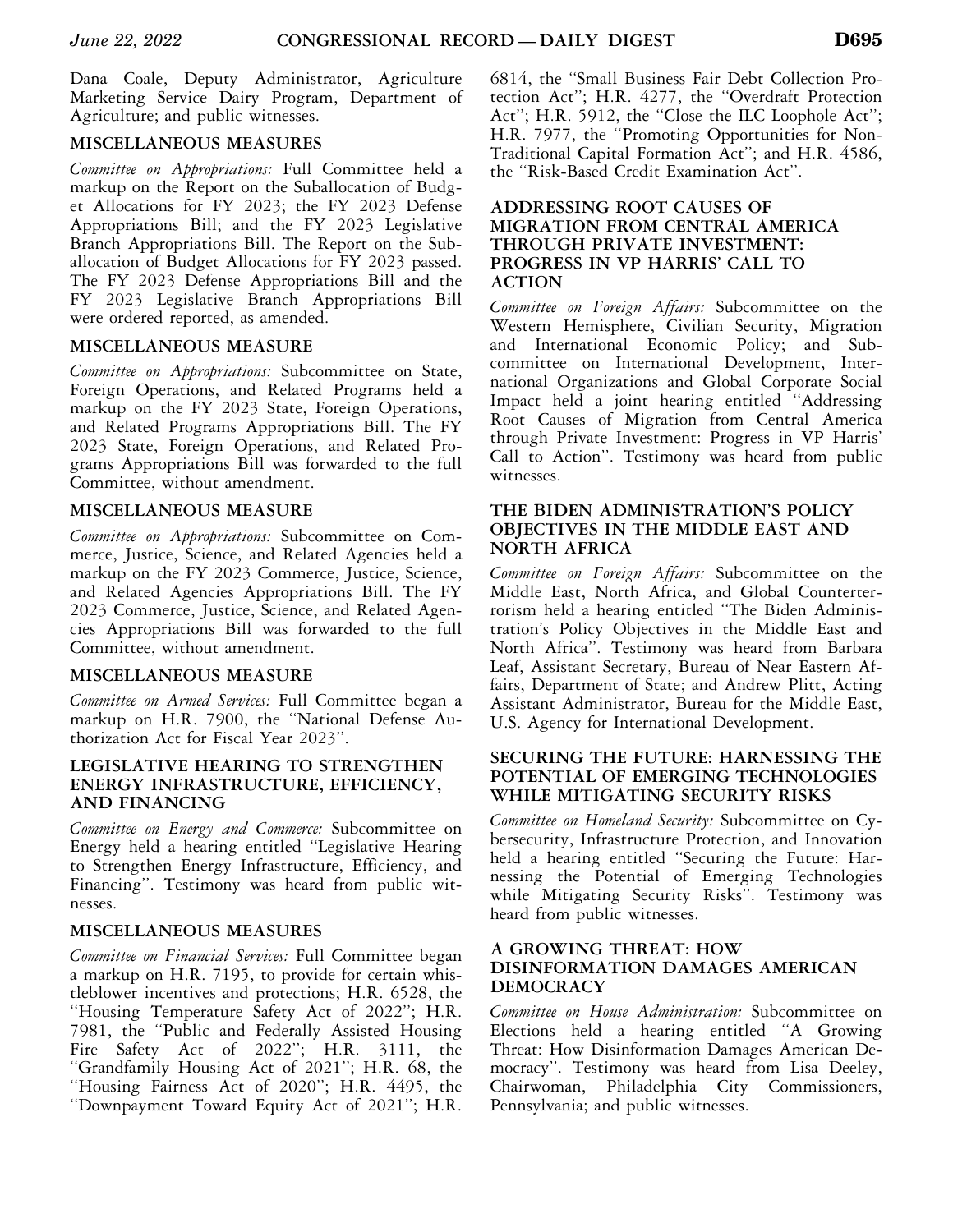## **TACKLING TOXIC WORKPLACES: EXAMINING THE NFL'S HANDLING OF WORKPLACE MISCONDUCT AT THE WASHINGTON COMMANDERS**

*Committee on Oversight and Reform:* Full Committee held a hearing entitled ''Tackling Toxic Workplaces: Examining the NFL's Handling of Workplace Misconduct at the Washington Commanders''. Testimony was heard from a public witness.

#### **INVESTIGATING THE NATURE OF MATTER, ENERGY, SPACE, AND TIME**

*Committee on Science, Space, and Technology:* Subcommittee on Energy held a hearing entitled ''Investigating the Nature of Matter, Energy, Space, and Time''. Testimony was heard from Asmeret Berhe, Director, Office of Science, Department of Energy; and public witnesses.

#### **CAPITAL INVESTMENT PROGRAM: IDENTIFYING RISK TO GSA FACILITIES**

*Committee on Transportation and Infrastructure:* Subcommittee on Economic Development, Public Buildings, and Emergency Management held a hearing entitled ''Capital Investment Program: Identifying Risk to GSA Facilities''. Testimony was heard from Nina Albert, Commissioner, Public Buildings Service, General Services Administration.

#### **LEGISLATIVE MEASURES**

*Committee on Veterans' Affairs:* Subcommittee on Health held a hearing on H.R. 291, the "COST SAVINGS Enhancement Act''; H.R. 345, the ''Reproductive Health Information for Veterans Act''; H.R. 1216, the ''Modernizing Veterans' Health Care Eligibility Act''; H.R. 1957, the ''Veterans Infertility Treatment Act of 2021''; H.R. 6273, the ''VA Zero Suicide Demonstration Project Act of 2021''; and H.R. 7589, the ''REMOVE Copays Act''. Testimony was heard from Chairman Takano and Representative Bost; Matt Miller, Executive Director, Suicide Prevention, Veterans Health Administration, Department of Veterans Affairs; and public witnesses.

#### **NATIONAL SECURITY AGENCY BUDGET HEARING**

*Permanent Select Committee on Intelligence:* Full Committee held a hearing entitled ''National Security Agency Budget Hearing''. This hearing was closed.

#### **TACKLING THE TAX CODE: EVALUATING FAIRNESS, EFFICIENCY AND POTENTIAL TO SPUR INCLUSIVE ECONOMIC GROWTH**

*Select Committee on Economic Disparity and Fairness in Growth:* Full Committee held a hearing entitled ''Tackling the Tax Code: Evaluating Fairness, Efficiency and Potential to Spur Inclusive Economic Growth''. Testimony was heard from public witnesses.

# *Joint Meetings*

No joint committee meetings were held.

# **COMMITTEE MEETINGS FOR THURSDAY, JUNE 23, 2022**

*(Committee meetings are open unless otherwise indicated)* 

#### **Senate**

*Committee on Banking, Housing, and Urban Affairs:* to hold hearings to examine reauthorization of the National Flood Insurance Program, focusing on Administration perspectives, 10 a.m., SD–538.

*Committee on Foreign Relations:* to hold hearings to examine the nominations of David Pressman, of New York, to be Ambassador to Hungary, Geoffrey R. Pyatt, of California, to be an Assistant Secretary (Energy Resources), and Robert A. Wood, of New York, to be Alternate Representative of the United States of America for Special Political Affairs in the United Nations, with the rank of Ambassador, and to be an Alternate Representative of the United States of America to the Sessions of the General Assembly of the United Nations, during his tenure of service as Alternate Representative of the United States of America for Special Political Affairs in the United Nations, all of the Department of State, Elizabeth Shortino, of the District of Columbia, to be United States Executive Director of the International Monetary Fund, and other pending nominations, 9:15 a.m., SD–419/VTC.

Full Committee, business meeting to consider S. Res. 674, celebrating the 75th anniversary of the Marshall Plan and recognizing the role of the Marshall Plan as the foundation of a transatlantic community committed to the preservation of peace, prosperity, and democracy, S. Res. 623, calling on the Secretary of State to designate the Russian Federation as a state sponsor of terrorism, S. Res. 669, condemning the use of hunger as a weapon of war and recognizing the effect of conflict on global food security and famine, and the nominations of Francisco O. Mora, of Florida, to be Permanent Representative of the United States of America to the Organization of American States, with the rank of Ambassador, Reuben E. Brigety II, of Florida, to be Ambassador to the Republic of South Africa, Elizabeth Frawley Bagley, of Florida, to be Ambassador to the Federative Republic of Brazil, Timmy T. Davis, of Virginia, to be Ambassador to the State of Qatar, and Michael Alan Ratney, of Massachusetts, to be Ambassador to the Kingdom of Saudi Arabia, all of the Department of State, Amanda Bennett, of the District of Columbia, to be Chief Executive Officer of the United States Agency for Global Media, routine lists in the Foreign Service, and other pending calendar business, 11 a.m., S–116, Capitol.

*Committee on Homeland Security and Governmental Affairs:*  to hold hearings to examine building trust in government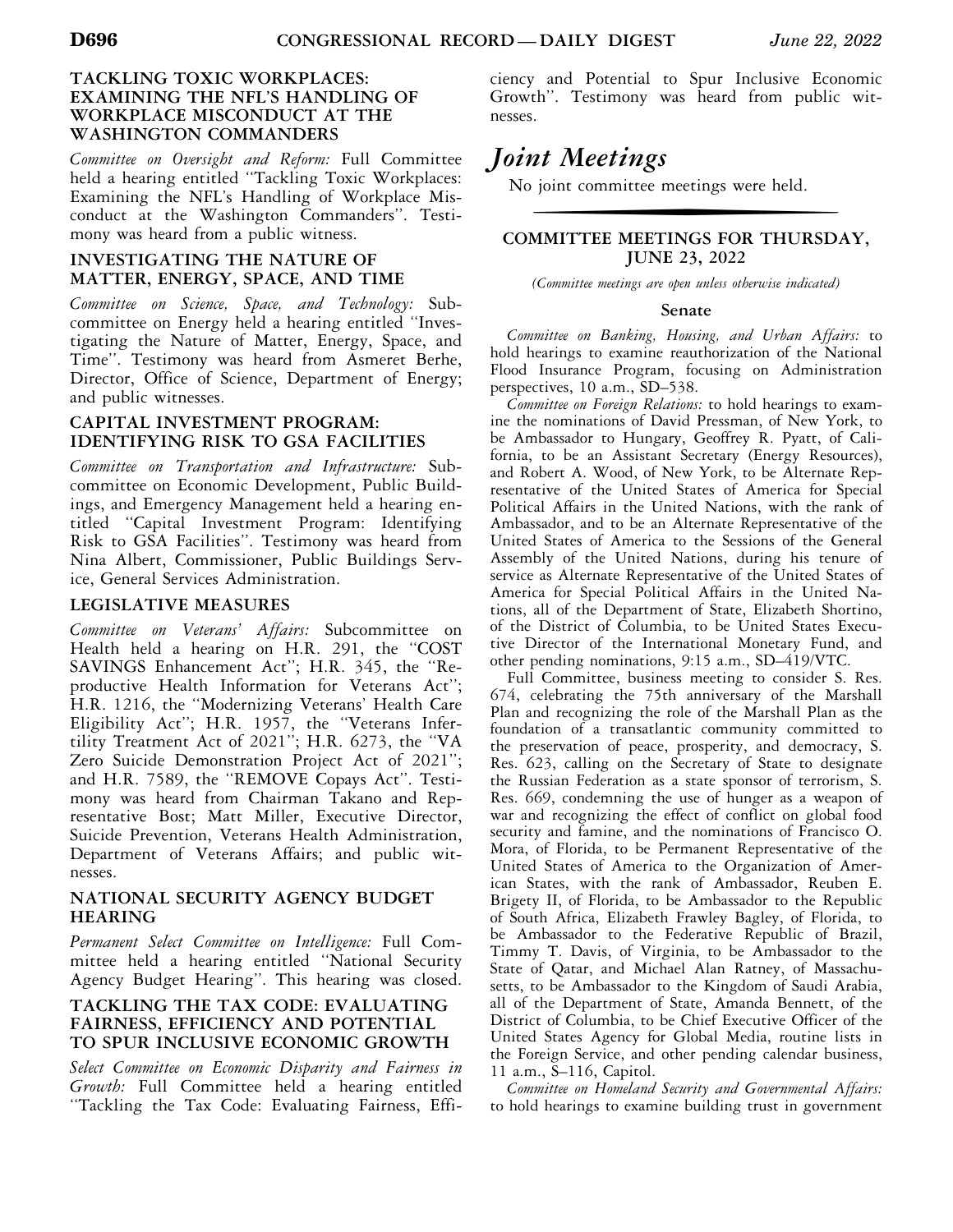through customer experience, focusing on putting people first, 10:15 a.m., SD–342.

*Special Committee on Aging:* to hold hearings to examine strengthening support for grandfamilies during the COVID–19 pandemic and beyond, 10 a.m., SD–562.

#### **House**

*Committee on Agriculture,* Subcommittee on Commodity Exchanges, Energy, and Credit, hearing entitled ''The Future of Digital Asset Regulation'', 10:30 a.m., 1300 Longworth and Zoom.

*Committee on Appropriations,* Full Committee, markup on the FY 2023 Agriculture, Rural Development, Food and Drug Administration, and Related Agencies Appropriations Bill; and the FY 2023 Military Construction, Veterans Affairs, and Related Agencies Appropriations Bill, 10 a.m., 1100 Longworth.

Subcommittee on Transportation, and Housing and Urban Development, and Related Agencies, markup on the FY 2023 Transportation, and Housing and Urban Development, and Related Agencies Appropriations Bill, 4 p.m., 2359 Rayburn.

Subcommittee on Labor, Health and Human Services, Education, and Related Agencies, markup on the FY 2023 Labor, Health and Human Services, Education, and Related Agencies Appropriations Bill, 5:30 p.m., 2359 Rayburn.

*Committee on Education and Labor,* Subcommittee on Civil Rights and Human Services, hearing entitled ''Examining the Policies and Priorities of the U.S. Department of Agriculture's Food and Nutrition Service'', 10:15 a.m., 2175 Rayburn and Zoom.

*Committee on Energy and Commerce,* Subcommittee on Consumer Protection and Commerce, markup on H.R. 8152, the ''American Data Privacy and Protection Act''; H.R. 3355, the ''SAFE Act''; H.R. 3962, the ''Securing and Enabling Commerce Using Remote and Electronic Notarization Act of 2021''; H.R. 4081 the ''Informing Consumers about Smart Devices Act''; H.R. 4551, the ''Reporting Attacks from Nations Selected for Oversight and Monitoring Web Attacks and Ransomware from Enemies Act''; H.R. 5313, the ''Reese's Law''; H.R. 5441, the ''PAST Act of 2021''; and H.R. 6290, the ''Manufacturing.gov Act'', 10:30 a.m., 2123 Rayburn and Webex.

*Committee on Financial Services,* Full Committee, hearing entitled ''Monetary Policy and the State of the Economy'', 10 a.m., 2128 Rayburn and Webex.

Full Committee, continue markup on H.R. 7195, to provide for certain whistleblower incentives and protections; H.R. 6528, the ''Housing Temperature Safety Act of 2022''; H.R. 7981, the ''Public and Federally Assisted Housing Fire Safety Act of 2022''; H.R. 3111, the ''Grandfamily Housing Act of 2021''; H.R. 68, the ''Housing Fairness Act of 2020''; H.R. 4495, the ''Downpayment Toward Equity Act of 2021''; H.R. 6814, the ''Small Business Fair Debt Collection Protection Act''; H.R. 4277, the ''Overdraft Protection Act''; H.R. 5912, the ''Close the ILC Loophole Act''; H.R. 7977, the ''Promoting Opportunities for Non-Traditional Capital Formation Act''; and H.R. 4586, the ''Risk-Based Credit Examination Act'', 1 p.m., 2128 Rayburn and Webex.

*Committee on the Judiciary,* Subcommittee on Courts, Intellectual Property, and the Internet, hearing entitled ''The Patent Trial and Appeal Board After 10 Years: Impact on Innovation and Small Businesses'', 10 a.m., 2141 Rayburn and Zoom.

*Committee on Natural Resources,* Subcommittee on National Parks, Forests, and Public Lands, hearing on H.R. 2522, the ''Cerro De Olla Wilderness Act''; H.R. 2882, the ''Great Basin National Heritage Area and Mormon Pioneer National Heritage Area Extension Act''; H.R. 5355, the ''Desert Community Lands Act''; H.R. 6240, to release the reversionary interest of the United States in certain non-Federal land in Salt Lake City, Utah, and for other purposes; and H.R. 7509, the ''Wild Rogue Conservation and Recreation Enhancement Act", 10 a.m., 1324 Longworth and Webex.

*Committee on Oversight and Reform,* Select Subcommittee on the Coronavirus Crisis, hearing entitled ''A Hearing with Trump White House Coronavirus Response Coordinator Dr. Deborah Birx'', 10 a.m., 2154 Rayburn and Zoom.

*Committee on Science, Space, and Technology,* Subcommittee on Research and Technology, hearing entitled ''Assessing Federal Programs for Measuring Greenhouse Gas Sources and Sinks'', 10 a.m., 2318 Rayburn and Zoom.

*Committee on Small Business,* Full Committee, hearing entitled ''SBA Management Review: Office of Government Contracting and Business Development'', 10 a.m., 2360 Rayburn and Zoom.

*Permanent Select Committee on Intelligence,* Subcommittee on Defense Intelligence and Warfighter Support, hearing entitled ''Defense Intelligence Agency Budget Hearing'', 10 a.m., HVC–304. This hearing is closed.

*Select Committee on the Modernization of Congress*, Full Committee, hearing entitled ''Congress & Technology: Modernizing the Innovation Cycle'', 9 a.m., 210 Cannon and Zoom.

*Select Committee to Investigate the January 6th Attack on the United States Capitol,* Full Committee, hearing entitled ''January 6th Investigation'', 3 p.m., 390 Cannon and Webex.

#### **Joint Meetings**

*Commission on Security and Cooperation in Europe:* to receive a briefing on decolonizing Russia, 10 a.m., WEBEX.